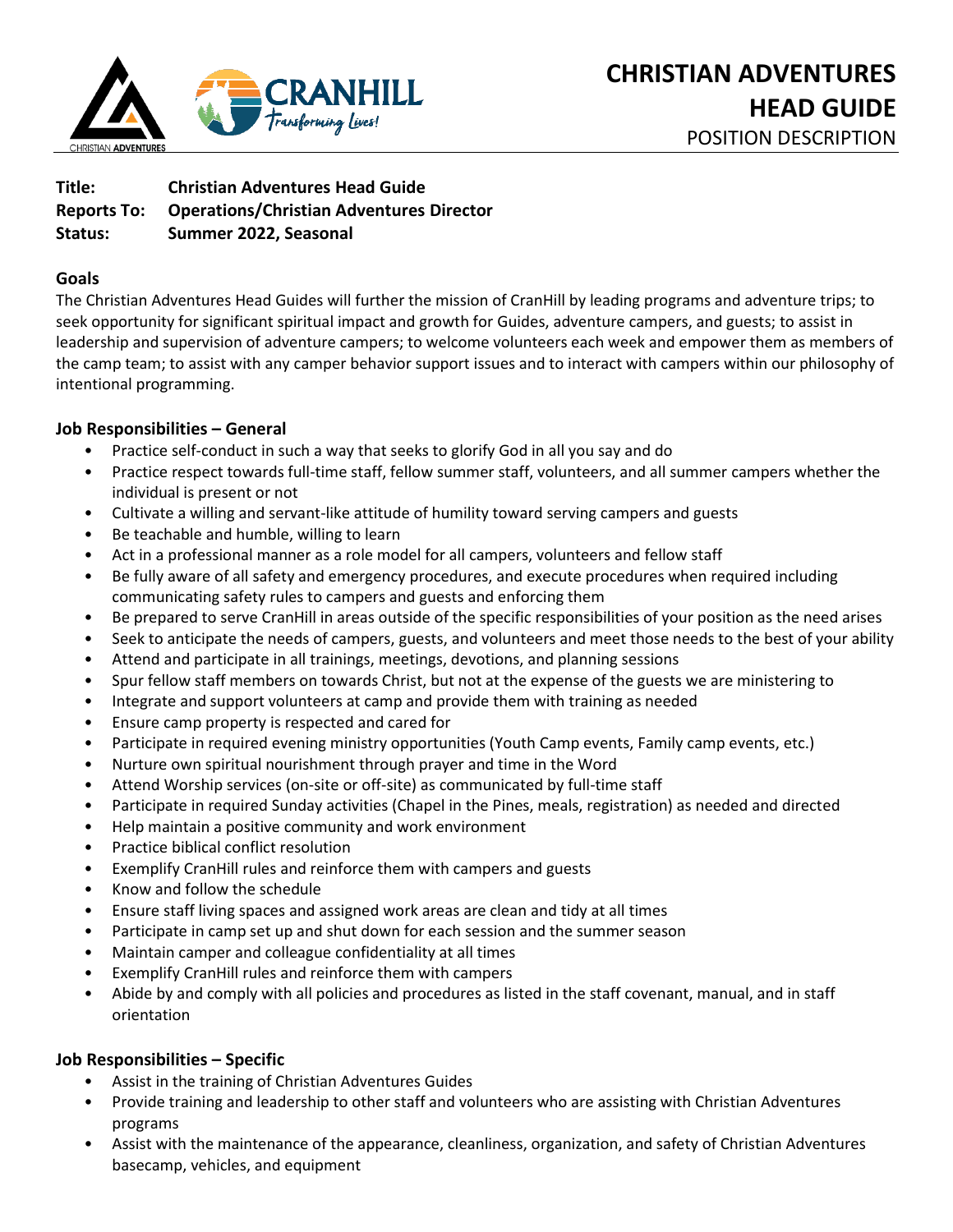- Assist with all the duties and responsibilities of the Christian Adventures Guides
- Work with the Program Director regarding any off-site adventure activities with Youth Camps
- Work with Guest Services Manager regarding any off-site adventure activities for Guest Groups
- As a working supervisor, perform and assist with all duties and responsibilities of Waterfront and Adventure **Staff**
- Lead and facilitate outdoor adventure trips and activities, including backpacking, rock climbing, mountain biking, day hiking, road cycling, paddling, team building, and service projects for youth and adults
- Be responsible for group safety and care
- Teach skills technique and safety
- Lead or assist groups in devotions and/or Bible Studies
- Prepare, clean, and maintain all gear and equipment used during an adventure
- Plan, buy, prepare, and package group food for all trips
- Make sure all CA policies and local laws are adhered to
- Drive groups to activities
- Provide a safe environment during all activities
- Perform other duties, as required by Christian Adventures Director and/or Head Guide
- Other duties as assigned

### **Qualifications**

- Strong, maturing faith in and relationship with Jesus Christ as Lord and Savior
- Passion for the CranHill mission of being a ministry through which God is transforming lives into the image of Christ
- Must have a teachable attitude and a willingness to learn
- Preferably 21 years old, but must be at least 18 years old
- Must be available between Late May and August 23, 2021
- Must have current Wilderness First Responder (or higher) certification
- Must have a current and valid driver's license
- Previous experience with outdoor adventure pursuits is preferred
- Have good communication skills
- A desire to work with children, and people in general

# **Special Conditions**

This is a residential position. Accommodations will be provided for the duration of the contract and most meals will be provided while camp is in session.

# **Essential Functions**

CranHill summer staff will be expected to:

- Be able to identify emergency situations, either by seeing them happen, hearing cries for help, or hearing the emergency alert siren and bell.
- Have the strength, endurance, and physical skills to respond quickly and appropriately to emergency situations, according to written emergency procedures and plans, which may include calling for help, running distances up to a half-mile, and watching to see if campers are responding appropriately.
- Be able to demonstrate or participate in camp activities as they supervise and instruct campers: this will require the ability to walk, sit, climb, kneel, crouch, stoop, and stand.
- Be able to move items (such as canoes, backpacking equipment, bicycles, trailers, and more) around in the program areas: this will require the strength and mobility to push, pull, lift, and carry items up to 50 pounds.
- Possess the strength and stamina to supervise what campers are doing when in close proximity, and the ability to hear what campers are saying when nearby, but not necessarily within direct visual contact. Stamina includes the ability to remain alert, friendly, courteous, and patient for the duration of the staff member's time at camp.

# **Applications**